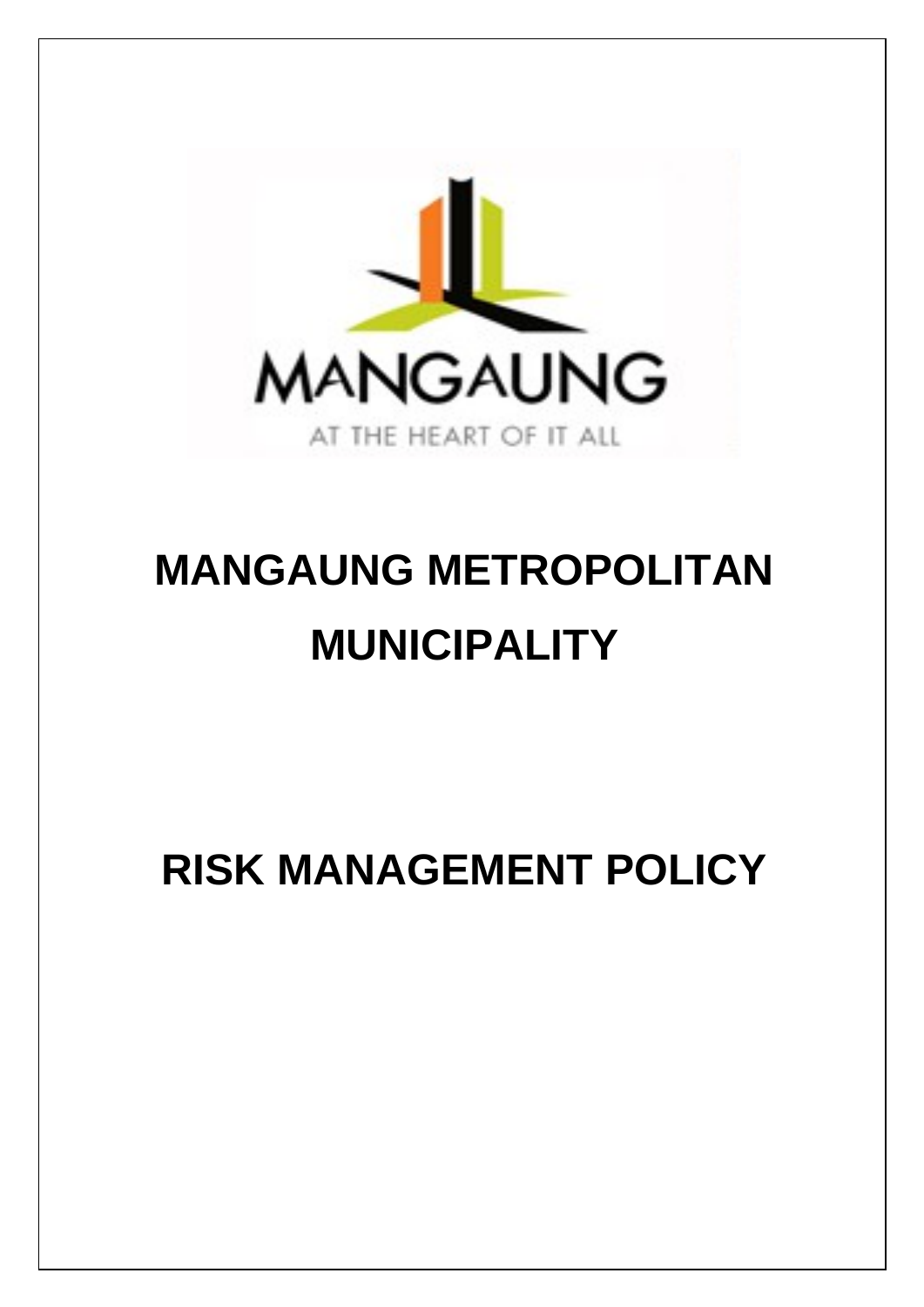# **Table of Contents**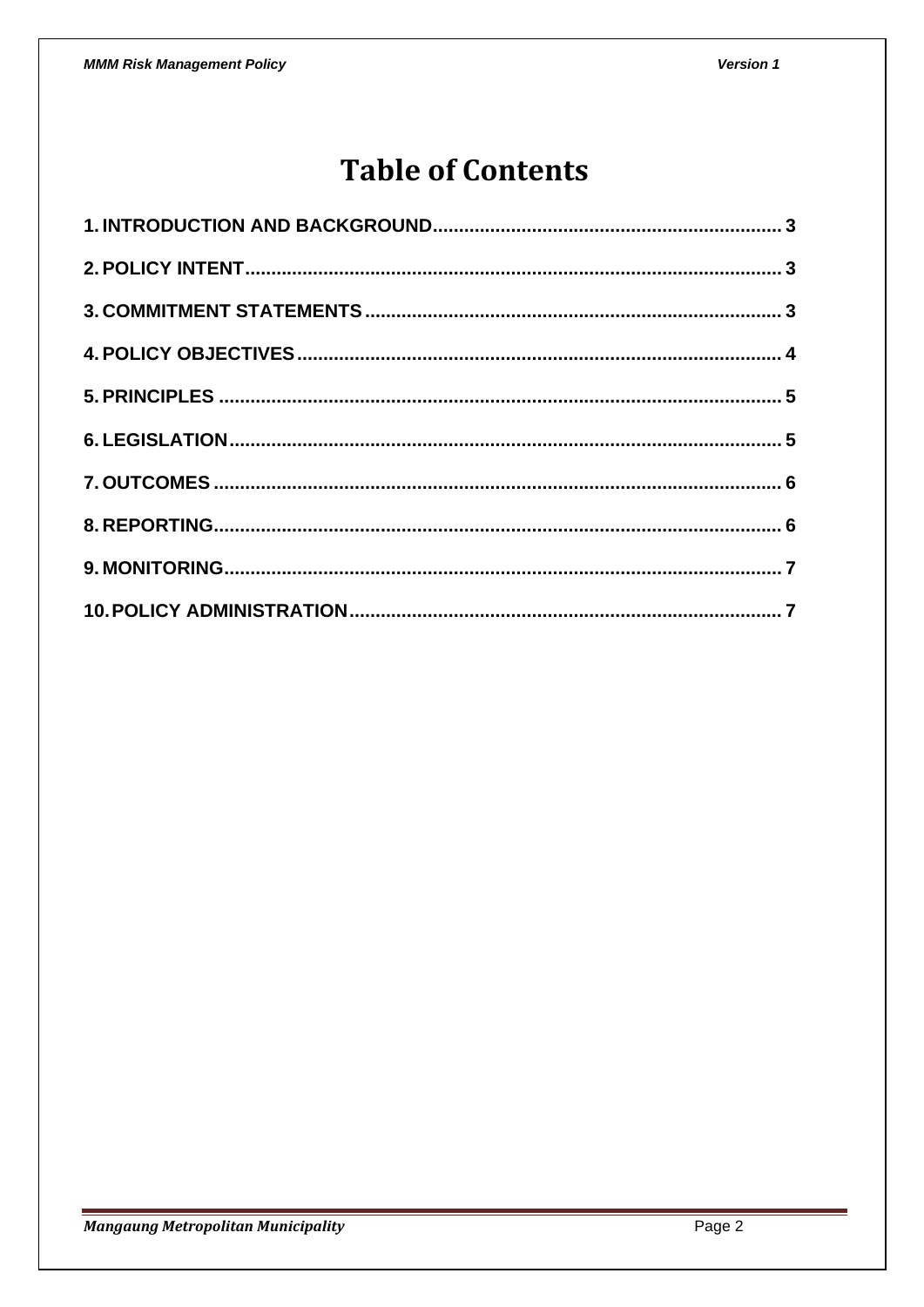# <span id="page-2-0"></span>**1. INTRODUCTION AND BACKGROUND**

In terms of sections 62(1)(c)(i) and 95(c)(i) of the Municipal Finance Management Act (No 56 of 2003) (hereafter the MFMA), the Accounting Officer is required to ensure that the City has and maintains an effective, efficient and transparent systems of risk management.

Through this revised policy the City puts into practice its commitment to implement risk management and institutionalise a culture of Integrated Risk Management (IRM) within the City. This policy forms the basis for the accompanying Risk Management Strategy and Implementation Plan which is designed to help achieve the objective of implementing an effective IRM process and to ensure compliance with the legislative framework.

Risk management is a systematic process to identify risks to the municipality in achieving its strategic objectives as determined in the integrated development plan. It is an integral part of the approach to decision making and accountability, comprising the organisational culture, processes and structures that are directed towards the effective management of potential opportunities and adverse effects within the municipal environment.

# <span id="page-2-1"></span>**2. POLICY INTENT**

The intention of this policy cannot be to eliminate all risks to the municipality. It is to assist personnel to manage the risks involved in all activities to maximise opportunities and minimise adverse consequences. Furthermore, the aim of this policy is to ensure that informed decisions with regard to the activities that are undertaken by personnel appropriately considers both risks and opportunities.

However, this Risk Management Policy forms part of the City's internal control and governance arrangements. It sets out a high-level overview for managing risks within the City. This policy outlines the outcomes and compliance obligations regarding the Risk Management for all employees.

# <span id="page-2-2"></span>**3. COMMITMENT STATEMENTS**

Mangaung Metropolitan Municipality is committed to the effective risk management and treatment of risks in order to achieve its objectives. Management of risk is the responsibility of all Executives, Senior Management and Employees.

Section 62 (1) (c) (i) of the MFMA requires that "the municipality has and maintains effective, efficient and transparent systems of financial, risk management and internal control."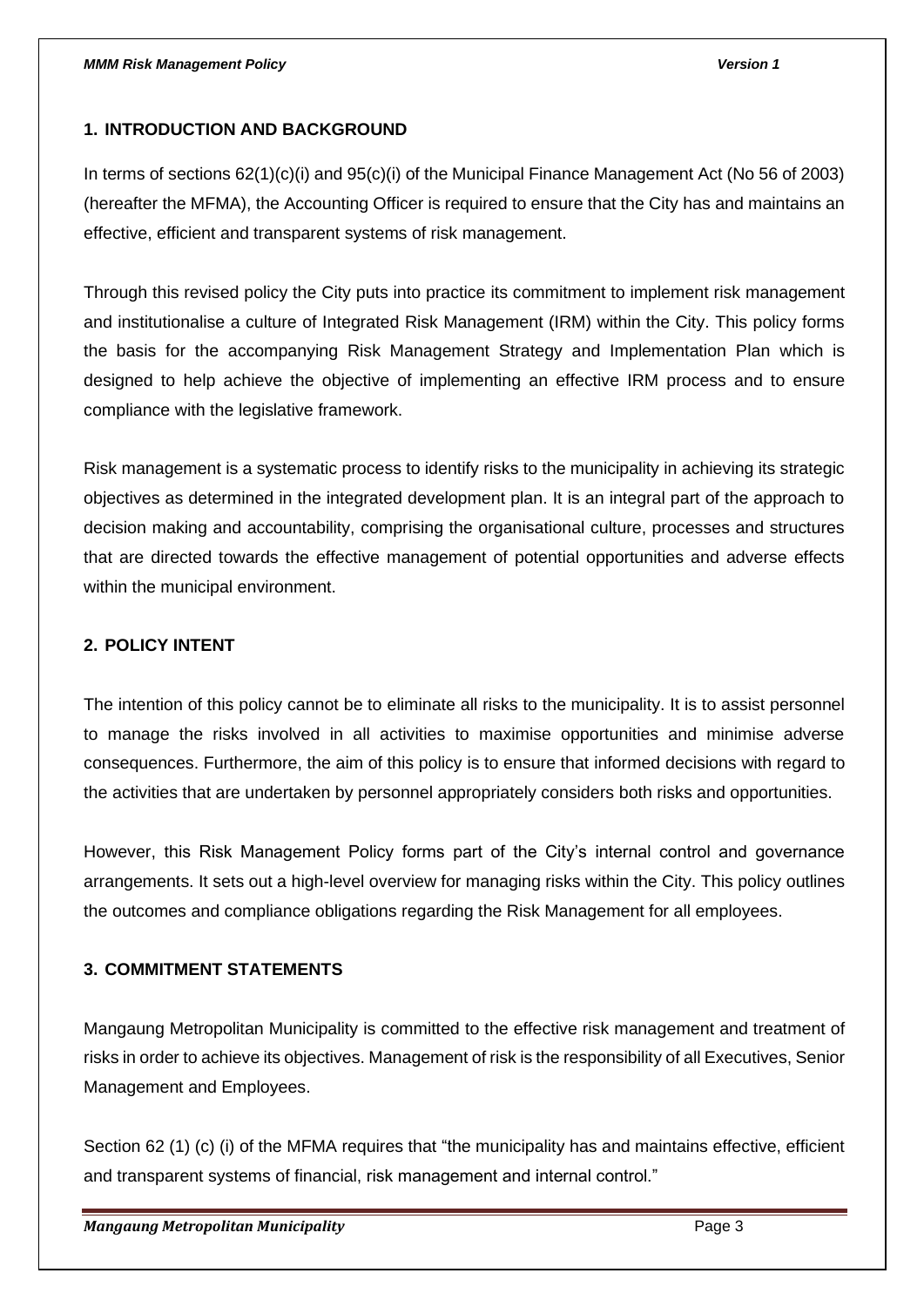#### *MMM Risk Management Policy Version 1*

Mangaung Metropolitan Municipality will make sure:

- ➢ Risk Management is an integral part of the municipality's key business planning, resourcing and decision making processes;
- $\triangleright$  There is a consistent and systematic approach to the management of risks across the municipality that Risk Management Strategy is followed and complied with;
- $\triangleright$  Staff have the necessary training to allow them to participate in risk management activities;
- $\triangleright$  That the municipality is honest in relation to the risks and challenges facing the municipality;
- ➢ Employees become aware of the risks associated with their area of work and must manage these risks to be within tolerance level by using risk management response strategies outlined in the municipal's risk management strategy.

# <span id="page-3-0"></span>**4. POLICY OBJECTIVES**

- a. To explain Municipality's approach to risk management and ensure that it has a consistent and effective approach to risk management;
- b. To ensure that the Municipality's culture and processes encourage the identification assessment and treatment of risks that may affect its ability to achieve its objectives;
- c. To explain key aspects of risk management;
- d. To clearly indicate the risk management reporting procedures;
- e. To hold executive, management and officials accountable for the implementation of risk management on their area of responsibility;
- f. To create an environment where all the Municipality's employees take responsibility for managing risk;
- g. To create a more risk aware organizational culture through enhanced communication and reporting of risk;
- h. To improve corporate governance and compliance with relevant legislation.

The implementation of this policy will provide Mangaung Metropolitan Municipality with a basis and a framework for:

- ➢more confident and rigorous decision-making and planning;
- ➢better identification of opportunities and threats;
- ➢pro-active rather re-active management;
- ➢more effective allocation and use of resources;
- ➢improved management and reduction in loss and cost of risk;
- ➢improved stakeholder confidence and trust;
- ➢a clear understanding by all staff of their roles, responsibilities and authorities for managing risk.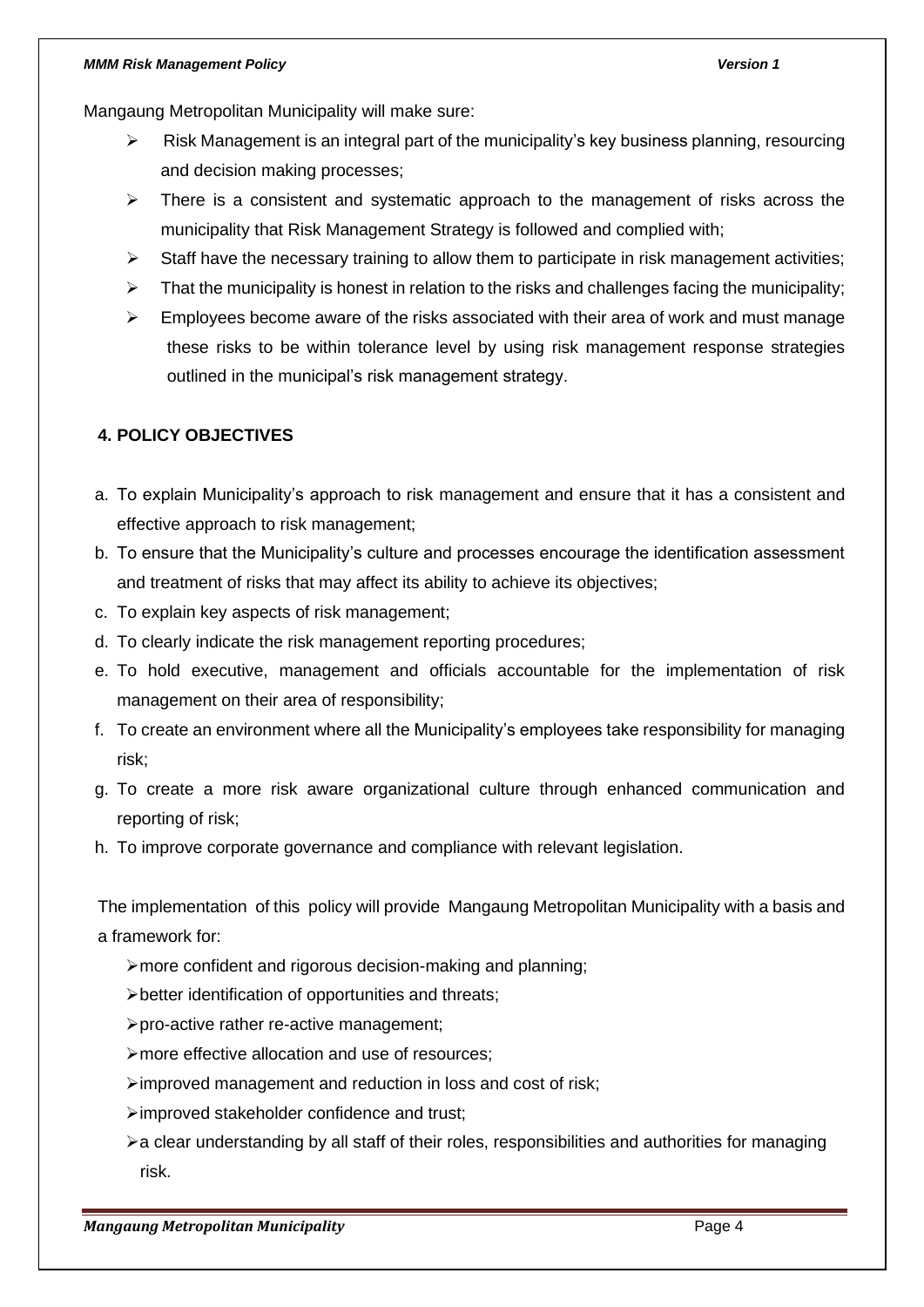# <span id="page-4-0"></span>**5. PRINCIPLES**

- a. Risk management is recognised as an integral part of responsible management and therefore, Mangaung Metropolitan Municipality adopt a comprehensive approach to the management of risk. The features of this process are outlined in the Municipality's Risk Management Strategy. It is expected that all Components' operations and processes will be subject to the risk management strategy. It is the intention that these components work together in a consistent and integrated manner, with the overall objective of reducing risk, as far as reasonably practicable.
- b. Risk management must be embedded in the strategic planning of the Municipality.
- c. As risk management is necessary for planning and decision making. Risk management must be embedded in all the decision making processes. Before decision is taken, the risks it poses must be identified.
- d. The Municipality's risk tolerance level must be determined by top management and outlined in the Risk Management Strategy.
- e. All personnel must be willing and able to take calculated risks to achieve their own and the Municipality's objectives and to benefit the Municipality. The associated risks of proposed actions and decisions must be properly identified, evaluated and managed to ensure that exposures are acceptable.
- f. The Municipality will conduct a risk assessment on an annual basis with a review or re-assessment of the risks conducted on quarterly basis to ensure maximum mitigation thereof.
- g. Risks will be owned and managed by the Directorates where the risk resides.
- h. This policy is subject to an annual review in line with risk management framework.

# <span id="page-4-1"></span>**6. LEGISLATION**

The Accounting Officer / City Manager commits Mangaung Metropolitan Municipality to a process of risk management that is aligned to the principles of good corporate governance, as supported by:

- ➢ The Constitution of the Republic of South Africa, Act 108 of 1996
- ➢ Municipal Finance Management Act (MFMA), Act 56 of 2003;
- ➢ Municipal Systems Act (MSA) Act 117 of 1998);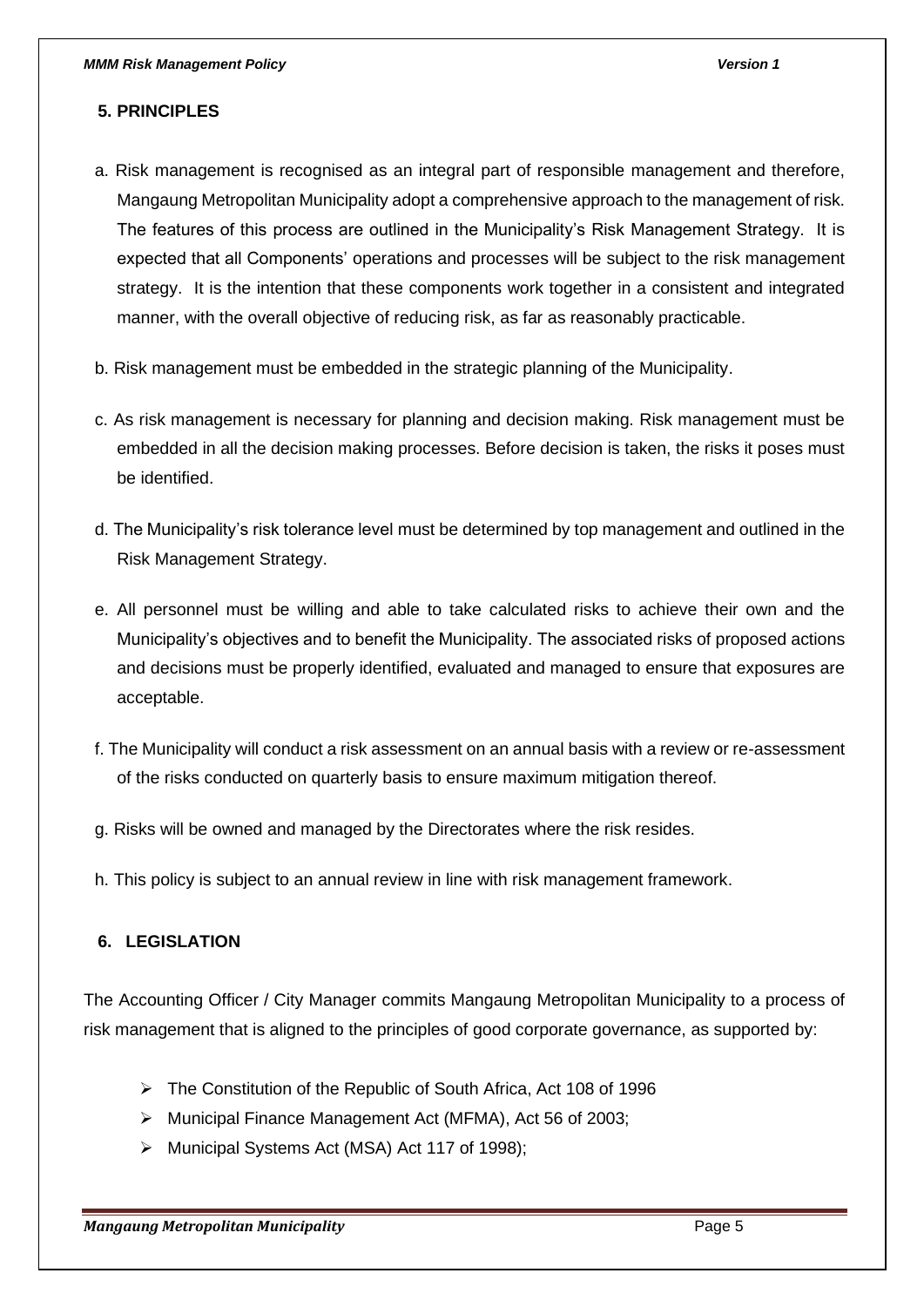#### *MMM Risk Management Policy Version 1*

- ➢ Municipal Structures Act (MSA) Act 32 of 2000); and
- ➢ National Treasury Public Sector Risk Management Framework

# <span id="page-5-0"></span>**7. OUTCOMES**

The expected outcomes of this policy are as follows:

- ➢ The municipality has a credible Risk Register (Strategic, Operational and Fraud) with associated mitigating strategies;
- ➢ Executive leadership and Senior Management undertake a formal review and analysis of Strategic risks on an annual basis;
- ➢ Senior Managers, Managers and other relevant staff undertake a formal review and analysis of Operational and Fraud Register;
- ➢ Management review the progress of risk mitigating strategies quarterly through the use of the Risk Management Committee;
- ➢ Post-event analysis is undertaken to capture 'lessons learned" from significant risk events.

# <span id="page-5-1"></span>**8. REPORTING**

# **8.1 REPORTING BY THE CHIEF RISK OFFICER**

- 8.1.1 The Risk Owners must submit quarterly reports on risk management activities in their units to the Chief Risk Officer.
- 8.1.2 The Chief Risk Officer must consolidate, analyse and submit a quarterly report to the Risk Management Committee and Audit Committee on risk management activities not limited to the following:
	- $\triangleright$  What has been done to date to implement the control measures in different directorates;
	- $\triangleright$  The effectiveness of the control measure in addressing / eliminating / managing the identified risks;
	- ➢ Progress on the Risk Management Implementation Plan;
	- $\triangleright$  Reasons that the target date on the action plan could not be reached;
	- $\triangleright$  Any new potential risks that may arise in different directorates;
	- $\triangleright$  To what extent a culture of risk management has been implemented in the Municipality.

# **8.2 REPORTING BY THE RISK MANAGEMENT COMMITTEE**

8.2.1 The Risk Management Committee will submit a quarterly report to the Accounting Officer that will outline the work performed by the committee and recommendations in that specific